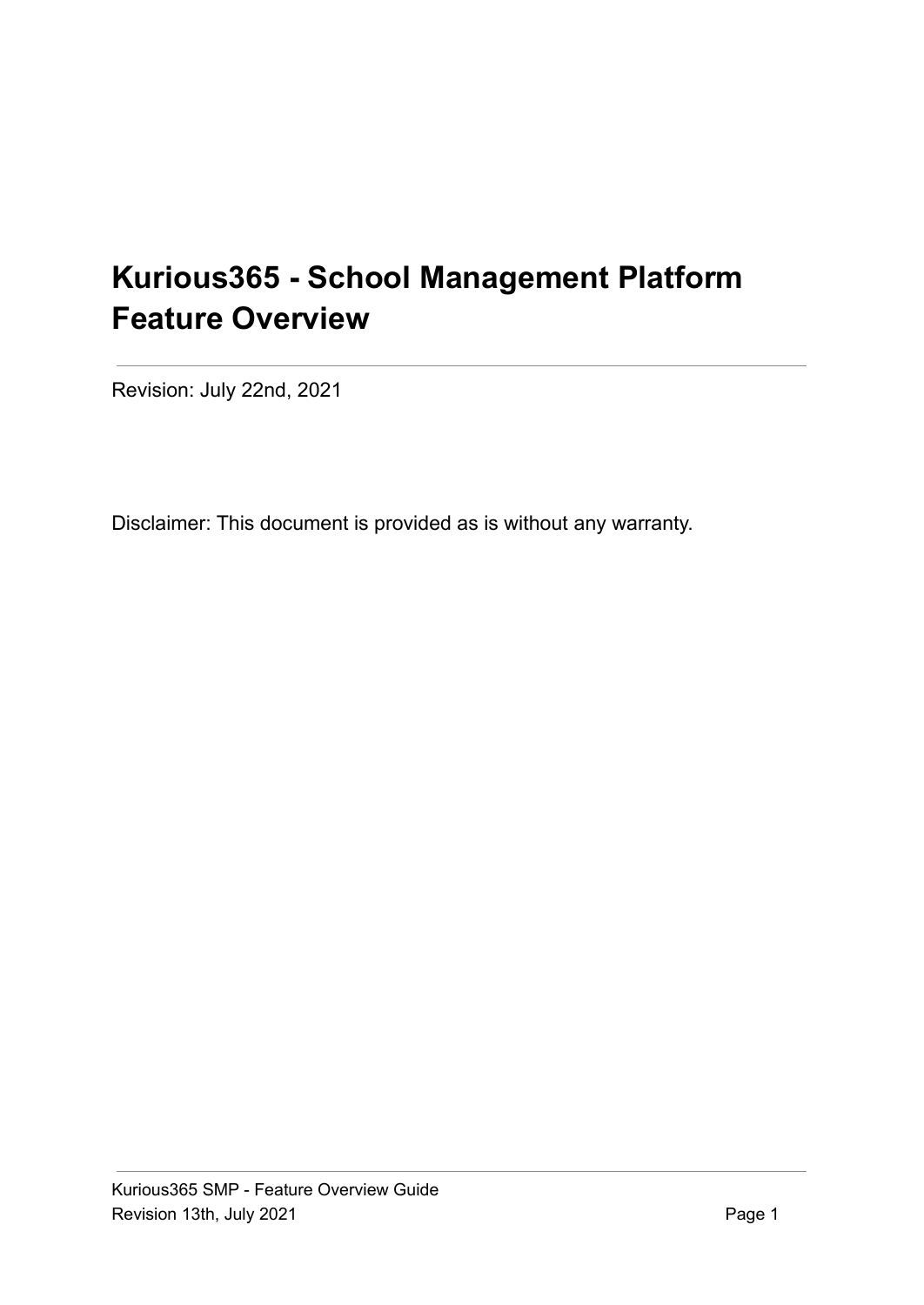# **1. Dashboard**

### **User Persona**

This feature is available only for Admin users. Dashboard is the first page that admin gets to see after login to the Portal.

### **Feature Overview & Value:**

Dashboard provides following key information in a centralized page with easy visuals:

- 1. People Count
	- a. Student count
	- b. Primary parents count
	- c. Staff count (how many checked in currently & Total)
	- d. Classrooms count
	- e. Enquiries count (how many are yet to be responded & Total)
	- f. Chat count (New/Unread message count, between Parent and Admin in 1-to-1 chat)
- 2. Invoice Count & Amount:
	- a. Pie Chart: Current month & Previous month
	- b. Bar graph & Table: Current month and Previous 11 months
- 3. Registration/Enrollment summary:
	- a. Table by Form status (Pending, Approved, Waitlisted, etc)
- 4. Work Hours summary
	- a. Bar graph & Table: Current month and Previous 11 months

#### **Configuration needed by Admin/users:** None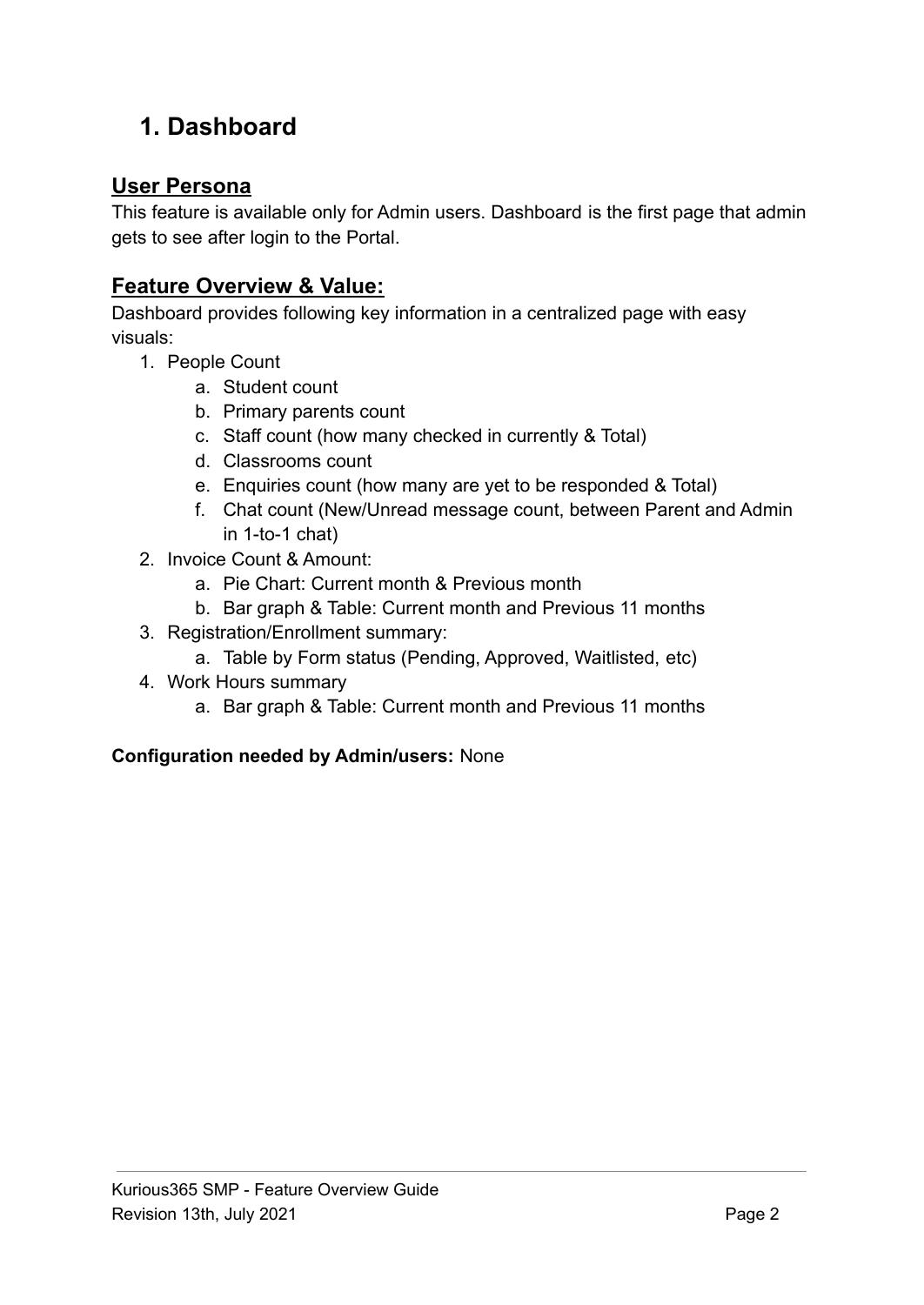## **2. Profile**

#### **User Persona**

This feature is available for Admin and Parent users.

### **Feature Overview & Value:**

Profile feature is one stop to manage and maintain all user profiles, contact info and view details regarding many aspects as applicable to the user persona (such as enrollments, classroom assignment, work hours and payment information).

Admins can:

- 1. View, create and manage profiles for Students, Parents and Staff
- 2. Update contact information
- 3. Centralized place to see info related to the user
- 4. Reset password
- 5. Bulk create user profiles for Students, Parents and Staff by using csv file upload
- 6. Export user database for spreadsheet processing
- 7. Archive any users not associated with the school anymore

Parents can:

- 1. See their own profile and update
- 2. Create and manage their Student profiles
- 3. Create and manage Emergency Contacts
- 4. View Classroom(s) for their Student(s)
- 5. View Invoice, Pay (if applicable) and download Invoice & Receipts.

Note:

- 1. Email address for Admin, Parent or Staff cannot be updated at this time
- 2. Students can view their profile (from top right corner after they login) but cannot edit details
- 3. Staff can view and edit their profile information (from top right corner after they login)

Feature access available by User persona is covered in the Admin guide - Getting Started.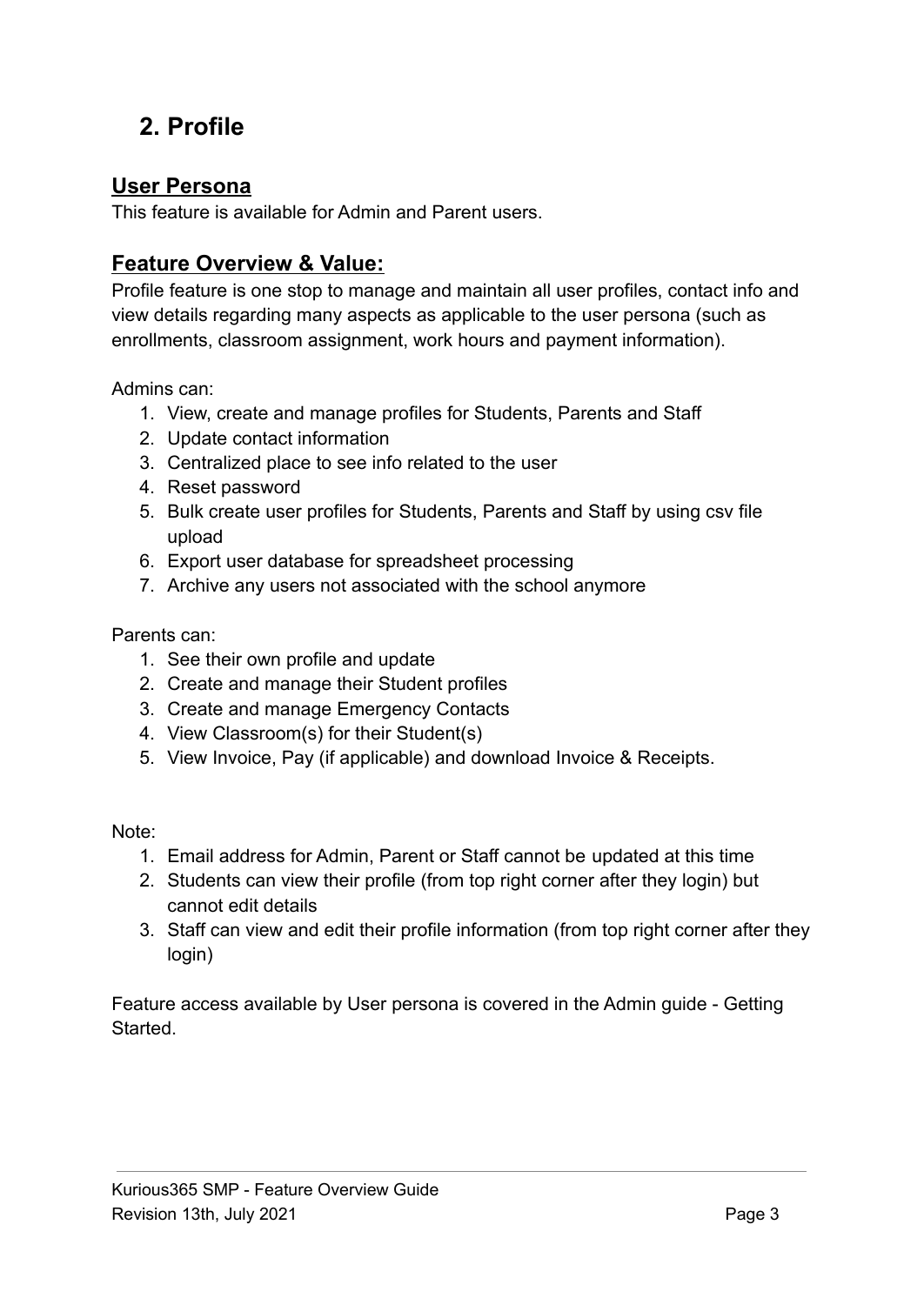### **3. Form Data/Forms**

### **User Persona:**

This feature is available for:

- 1. Admin users through the "Form Data" menu
- 2. Parent users through the "Forms" and "My Submissions" menu options

#### **Feature Overview & Value:**

Form feature enables collection of registration information from the Parent users for various programs and services with an option to collect payment at each Form level. The feature is also a repository of the submitted forms for Admins to view/edit. Users can submit, and view past submissions.

Note: Admin can create and manage Forms in Studio.

**Admin** can**:** In **Form data** Admin has **View** and **Review** options.

- 1. **View**: The Admin will see all the active forms and the user submissions in it. Option to **Edit** and **Review** each entry.
- 2. **Edit**: Edit submissions made by the user. Most common changes are user errors that they requested to correct OR assigning a different session/schedule from what the user requested.
- 3. **Review**: Take **approve** decision**.** Admin can **add note to user**, **note just to admin**(not seen by user) and **approve/reject/hold/waitlist** with an option to **send email to the user** about form status. Once approved(any status), the approval status shows on the top of this entry next time this entry is opened.
- 4. **Review**: All pending form entries for all active forms show under this tab, and Admin can make a decision on it. After review is submitted, the entry does not show under review. It only shows under form view with the approval status(see View option above)

**Primary Parent** can**:** In **Forms,** the Parent can see all forms available for registration.

- 1. They can submit Form and pay if submission requires payment.
- 2. Submitted forms are available under **Submissions** menu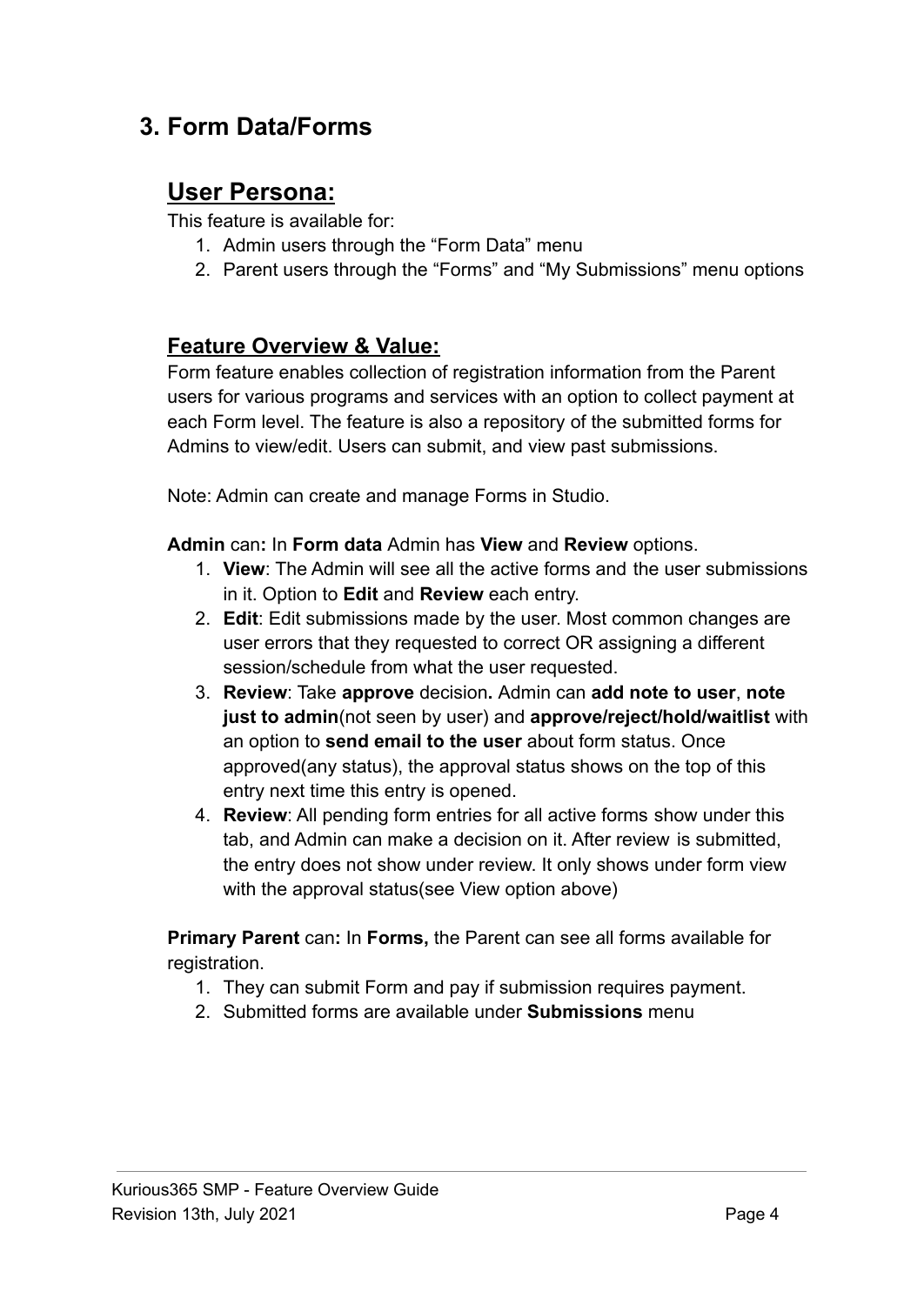### **4. Classroom**

### **User Persona:**

This feature is available for Admin, Staff and Parent/Student personas.

#### **Feature Overview & Value:**

The Classroom feature gives Admin full view and capability to edit all active classrooms. Admin can view high level details for all classrooms including program details, student count, staff assigned and more, and also edit individual Classrooms to make changes. Users can view their Classrooms.

**Admin user:** Create classroom, view classroom list (in Card and Table view). Using **Edit** operation, an Admin can **Add/Remove** Staff, and Students, add/view **Assignments/Course materia**l and also see all the **Communication** sent to that particular class from anyone. Admin can also archive any Classroom.

**Staff user:** View classroom details, upload course material, assign students, view homework submission and grade. A Staff user can see the classes assigned to them. A Staff user cannot add or delete a Student in a classroom or create or delete a classroom.

**Parent user:** Parent can view all the Classrooms assigned to their students. Student can only see the Classroom assigned to them. In both views, the Parent user can see all class details including staff assigned, links, course material, assignments (they can make submissions) and all communication sent to that class. A Parent user cannot submit homework (only Students can do that).

**Student user:** Students can view all the Classrooms assigned, view course material, download, view assignments, submit homework and view the grade.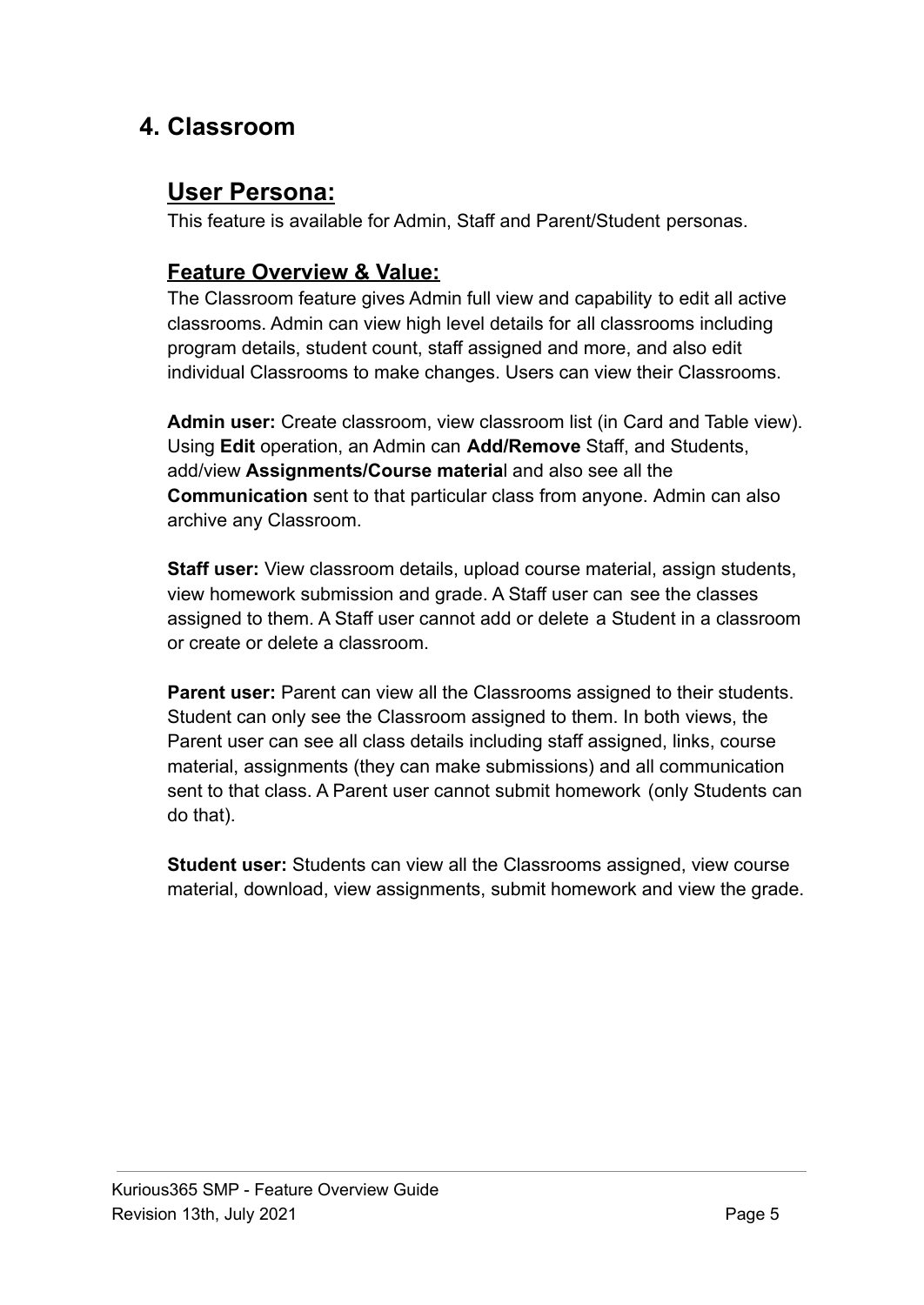### **5. Invoice**

### **User Persona:**

This feature is available for Admin and Parent users only.

#### **Feature Overview & Value:**

The Invoice feature gives access to all invoices to view and download

**Admin user: A**n Admin user can create Fees, Invoice Template (for recurring or one-off) and Generate invoices (for one Student, many Students or all Students in a simple workflow). Admin can generate invoices for 1 Student or for a few hundred students within a few seconds with a few clicks.

Admin can also update Invoice payment details, mark an invoice as Paid or Cancel an Unpaid invoice.

**Parent user:** A Parent user can view their invoices including details and history, option to download invoice & receipts (that may be eligible for FSA purpose) and make Payments online (if configured by the Admin using PayPal or Stripe).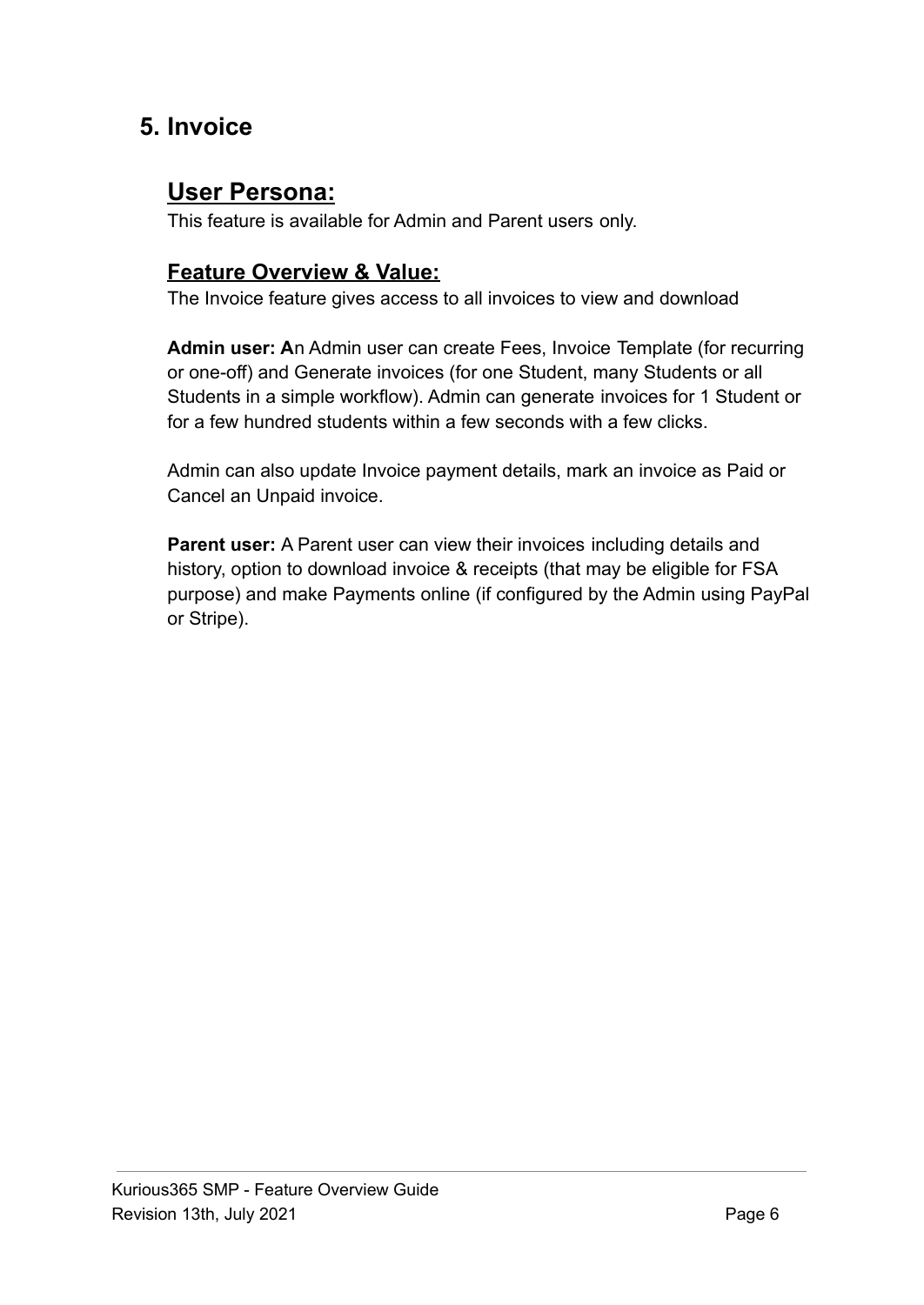### **6. Communications**

### **Mail:**

### **User Persona:**

This feature is available for all personas. Only Admin and Staff (to their assigned classrooms only) can send emails with Rich Text to select users or all users in the school (with option to include Staff or Students). Parent and Student users can view the email copy (besides receiving the email in their email inboxes).

#### **Feature Overview & Value:**

The Mail feature helps admin and staff to communicate with Parents and Students efficiently while keeping a copy of that email in the Portal for later reference. The communication can be a recurring Newsletter, classroom level communication or a reminder.

**Admin user:** Admin can compose mail to send to individual Student (Parent is always copied), Classroom or Staff. Using draft or sent mail and **COPY TO** option Admin can make a true copy of the mail sent including the sent addresses, edit as needed and send the new mail. The Admin can see their individual sent, draft mail and also in **Inbox All** they can see all the mail sent across the institute. Admin can also archive old emails in the Portal.

**Staff user:** A Staff can compose mail to send to individual Student (Parent is always copied) or all Students in one or more of their assigned Classrooms and copy other Staff. A Staff user cannot archive an email.

**Parent and Student users:** View all the messages received in Mail.

### **Chat:**

### **User Persona:**

This feature is available for Admin and Parent personas only for one-to-one discussion b/w Admin team and a Parent. Note: The chat is visible to all Admins in the school. Staff or Students cannot see the chat messages.

### **Feature Overview & Value:**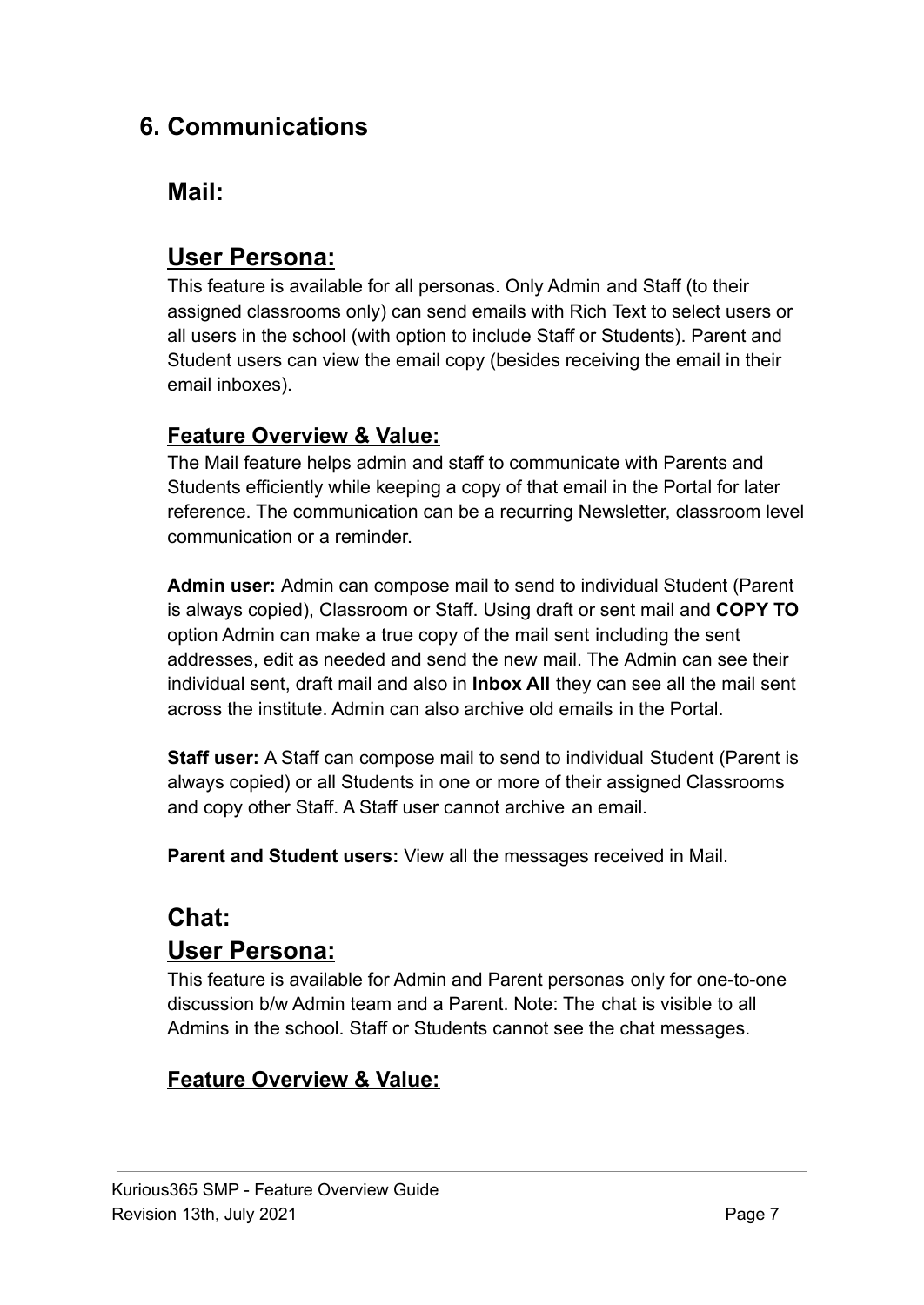The chat feature gives the option for Parents to reach out to the Admin team to ask any question and get answers. Admin can send confidential communication to the Parents in one-to-one communication.

**Admin Can:** Parent can initiate a new Chat message, view prior chat messages, reply to messages (with option of attaching files) and also archive a message thread.

**Parent user:** Parent can initiate a new Chat message, view prior chat messages, reply to messages (with option of attaching files).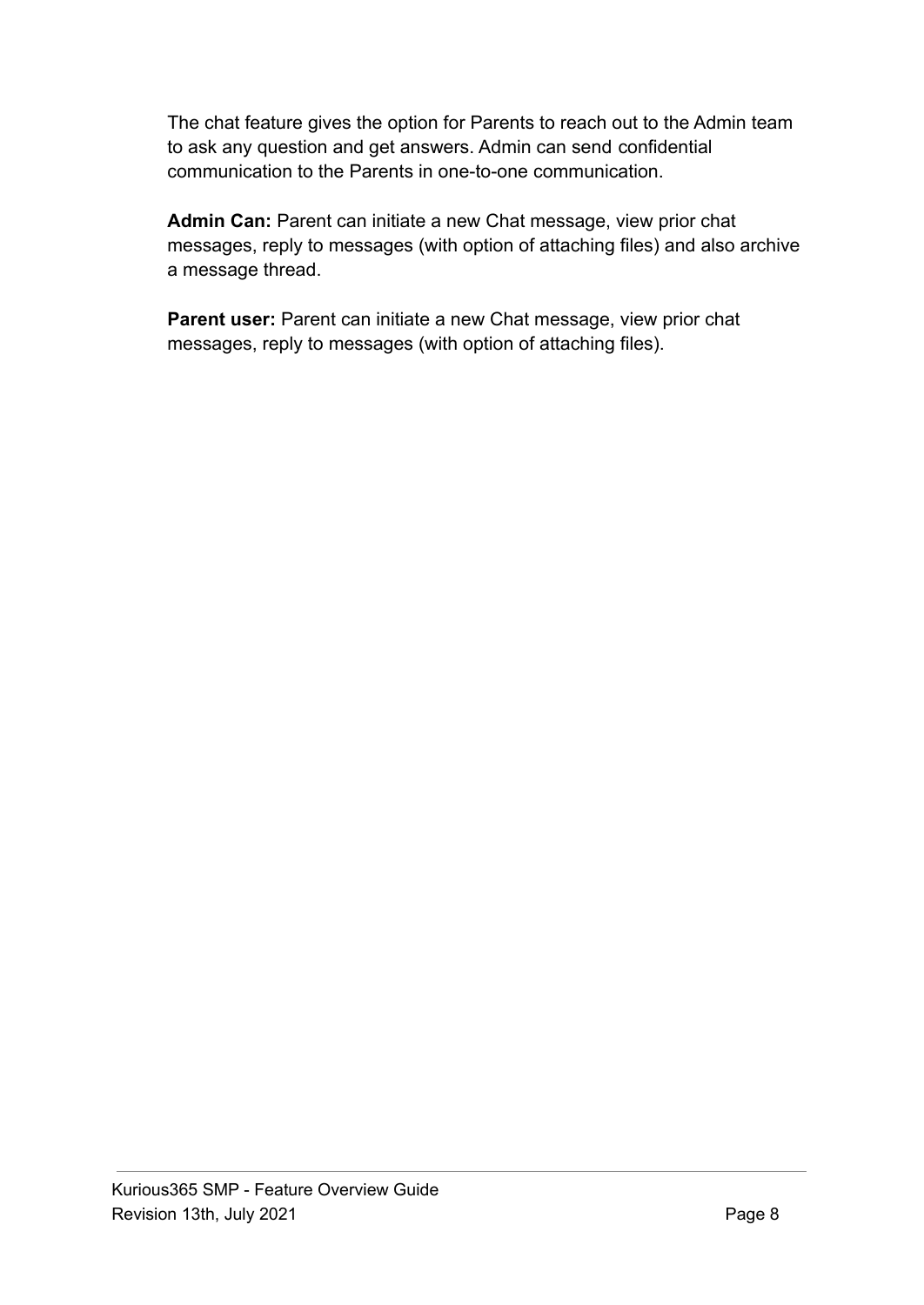## **7. Enquiry**

### **User Persona:**

This feature is available for Admin only.

### **Feature Overview & Value:**

The Enquiry feature gives Admin a view of all enquiries submitted and supports a simple workflow to review and update the Enquiry records.

An Enquiry record is created in one of the two ways:

- 1. Automatically created when someone submits the Contact Us form in the web page.
- 2. Admin can create it to track any contacts received by other ways (email, in-person, phone call, etc).

Admin can update an Enquiry record with status and internal notes for later reference.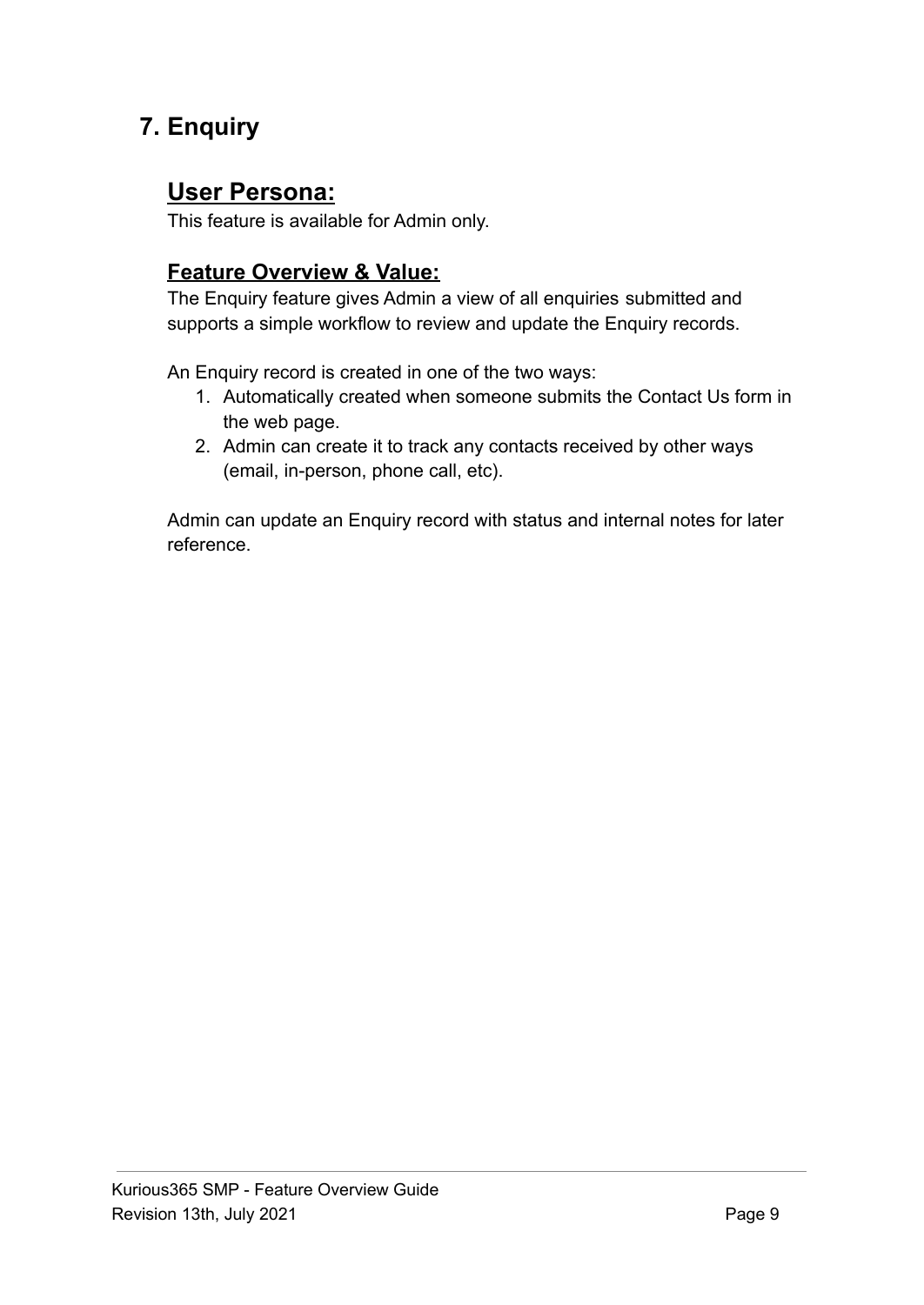### **8. Audit Log**

### **User Persona:**

This feature is available for Admin only.

#### **Feature Overview & Value:**

The Audit Log feature gives Admin a full log of activity on the site from all users including Admin, Staff, Parent and Students.

**Admin Can:** View activity from all logged in users including other Admins and all customers. Good source for tracking any changes and also providing problem reports to the development team in case of any tech issues.